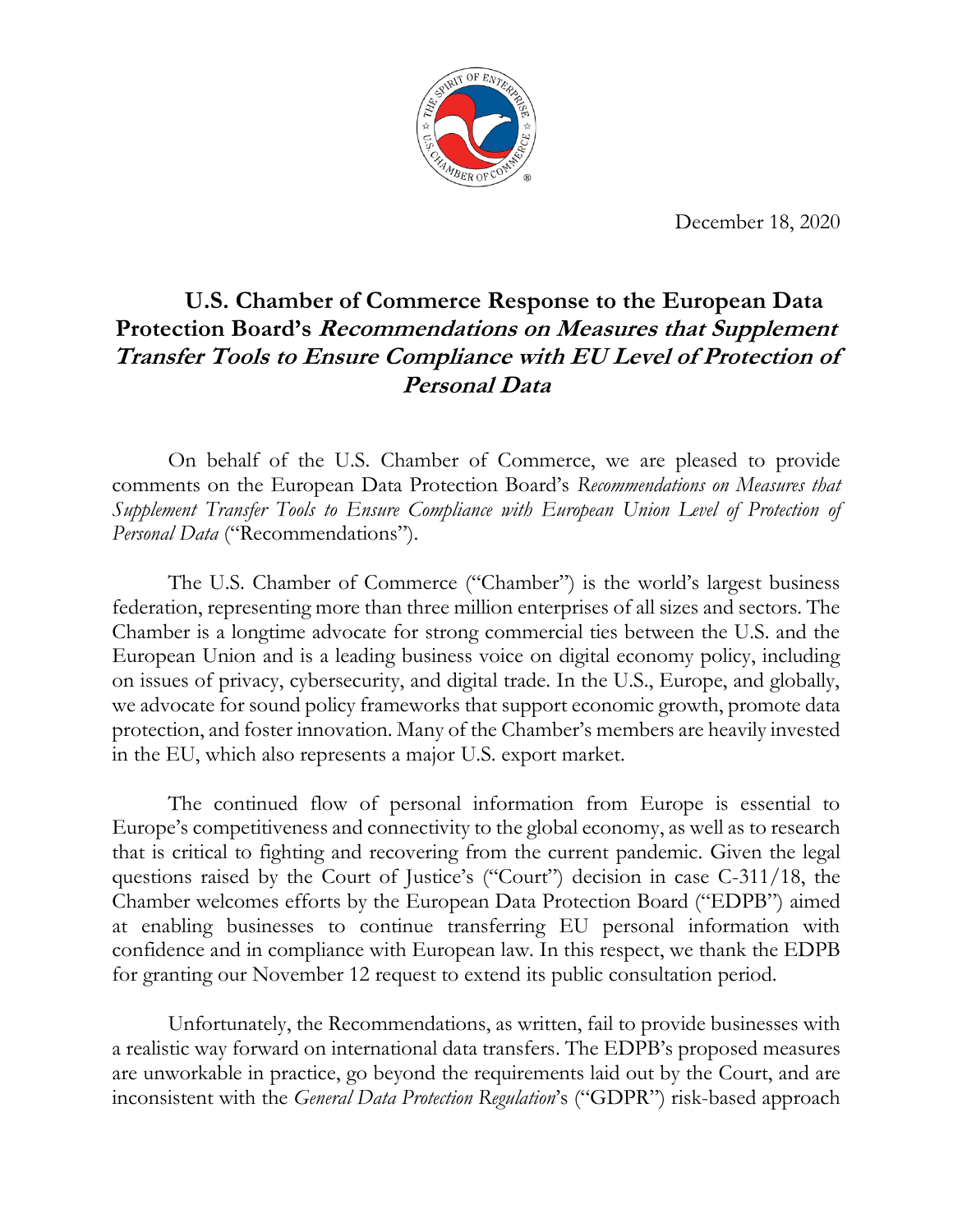to data privacy. If the Recommendations are implemented and enforced as written, the EDPB will effectively cut Europe off from the rest of the digital world and erect formidable barriers to cross-border trade and investment, without enhancing the privacy of European citizens.

We urge the EDPB to fundamentally reconsider its proposals. It should embrace a risk-based approach that enables enterprises to choose supplementary measures that are appropriate to the contexts of their data transfers. Such an approach would remain consistent with the Court's decision and the GDPR and should be coordinated with the European Commission's new standard contractual clauses ("SCCs"). We further recommend that the EDPB include a transition period that allows for enterprises to adjust their business arrangements to comply with the new requirements. Given the economic and social challenges stemming from the COVID-19 pandemic, the EDPB must avoid creating unneeded disruptions to cross-border commerce. Our concerns and recommendations are detailed below.

# **I. The Recommendations are a de facto data localization requirement**

The Chamber recognizes the importance of the EDPB's task of bringing the EU's international data transfer regime in line with the Court's decision in C-311/18. In doing so, however, the EDPB must acknowledge that cross-border transfers of personal information are integral to the day-to-day operations of most organizations in Europe. Businesses of all sizes and in sectors as diverse as healthcare, transportation, hospitality, retail, information technology, logistics, and financial services routinely access globally delivered services and transfer data to conduct cross-border commerce and research. According to a recent survey by the European business community, more than 85 percent of these organizations rely on SCCs to transfer personal information out of Europe, with 90 percent of transfers taking place between businesses. <sup>1</sup> These flows are crucial for an estimated  $\epsilon$ 550 billion of digitally enabled services annually exported by the EU to the rest of the world, as well as for the global scientific effort to combat the COVID-19 pandemic.

The EDPB's Recommendations fail to accommodate such realities. First, the proposals prohibit European personal information from being transferred to or accessed from "non-adequate" jurisdictions when it is, at any point, "in the clear." Organizations that cannot comply must immediately cease their transfers, return the personal information to the EU, and destroy any copies held abroad. This means that European personal information must *always* and at *all times* be encrypted or pseudonymized when in a "non-adequate" jurisdiction *and* the cipher (e.g., encryption

<sup>1</sup> BusinessEurope, European Roundtable for Industry, et al, *[Schrems II Impact Survey Report.](https://www.businesseurope.eu/publications/schrems-ii-impact-survey-report)*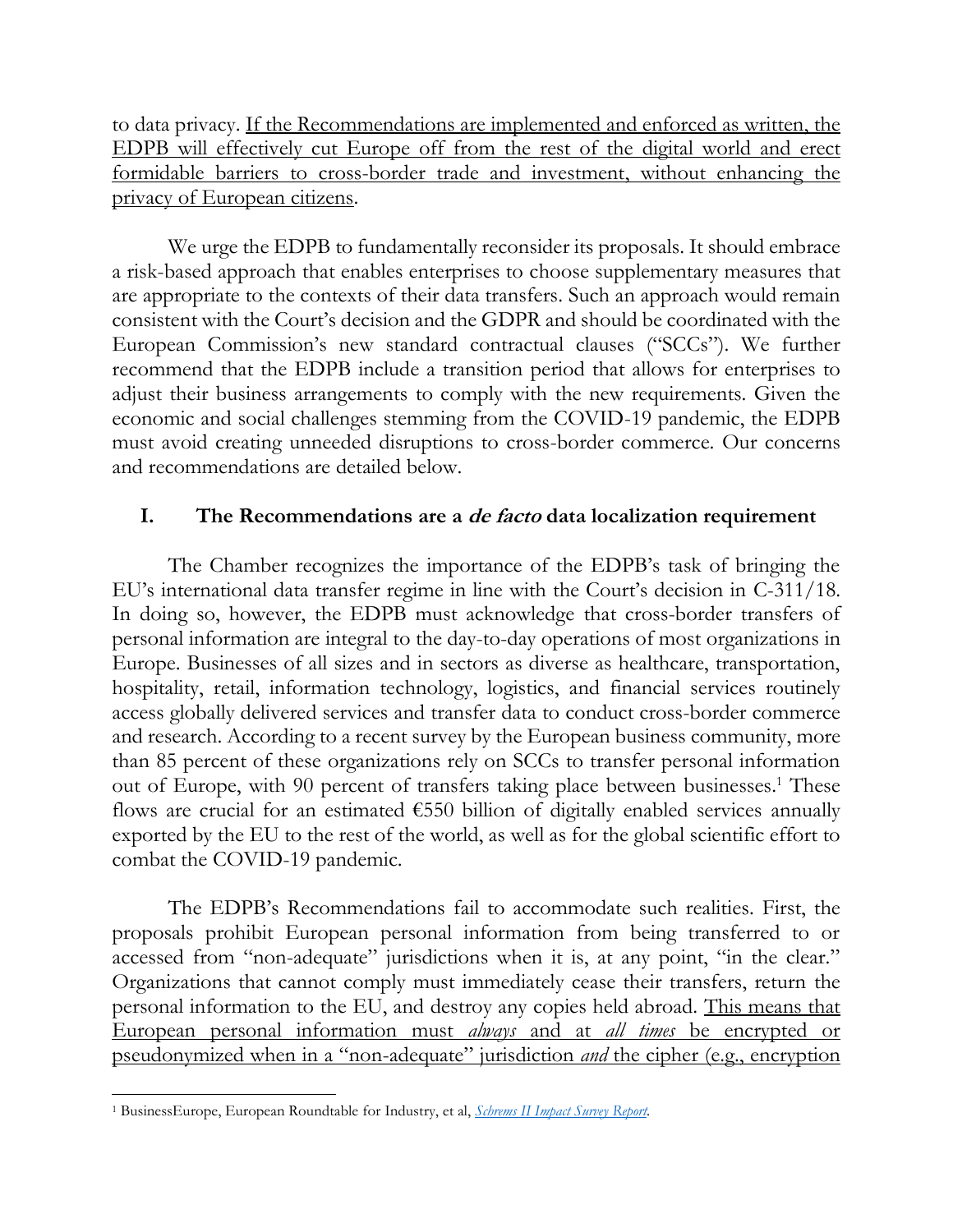key) must be held in the EU or another jurisdiction that is deemed "adequate." This is an unreasonably high technical threshold for organizations to meet and restricts commercially meaningful and otherwise routine practices that rely on cross-border data flows. Second, the Recommendations explicitly invalidate common business arrangements, namely the use of cloud computing to process "data in the clear" and remote access to data for business purposes (e.g., human resources). Taken together, these proposals serve as a *de facto* localization requirement for EU personal information. U.S.- and other foreign-headquartered companies would be required to cease international data transfers and either localize their storage and processing in the Single Market or cease doing business there altogether.

The Recommendations suggest that everyday transfers of personal information may result in GDPR violations. These include routine communications between colleagues across borders, researchers and public health officials sharing data to fight COVID-19, and financial services firms leveraging global platforms to detect and combat fraud and money laundering and to maintain operational resilience, which is needed to uphold the safety and soundness of the global financial system. Restrictions on the flow of personal information will obstruct the cross-border provision of cybersecurity services to the European Union, cutting it off from information security talent outside of the Single Market. It would also obstruct the flow of cyber threat information from the EU to the rest of the world, as organizations would have difficulty alerting EU authorities to malicious activity originating in Europe.<sup>2</sup> Consequently, the data protection of EU citizens and its trading partners would suffer.

In transforming the EU into a "digital island," the Recommendations would cause significant disruptions to international commerce and to the goods, services, and research that Europeans rely on. They may also disincentivize foreign firms from employing EU citizens or investing in Europe, as companies may be unable to transfer EU employee data in a personally identifiable form to their headquarters or global services centers outside of Europe. Furthermore, the EDPB's measures would undermine the ability of EU institutions and member states to pursue a range of other legitimate public policy objectives, such as transatlantic law enforcement and security cooperation, which often benefits from the ability of companies to identify bad actors and notify authorities, resulting in prosecutions.<sup>3</sup>

<sup>2</sup> IP addresses, which are central to cyber threat information sharing, have been treated as personal information under the *General Data Protection Regulation*.

<sup>3</sup> The U.S. Treasury's Terrorist Finance and Tracking Program ("TFTP") regularly provides Europol and EU member states with information needed to investigate terrorist attacks and plots, including many of the most infamous in recent memory. The TFTP, whose privacy safeguards are reviewed by the U.S. Privacy and Civil Liberties Oversight Board, relies on transfers of personal information from servers located in Belgium. While the TFTP rests on a bilateral agreement between the U.S. and EU, it is difficult to foresee how a partnership such as this—which is grounded in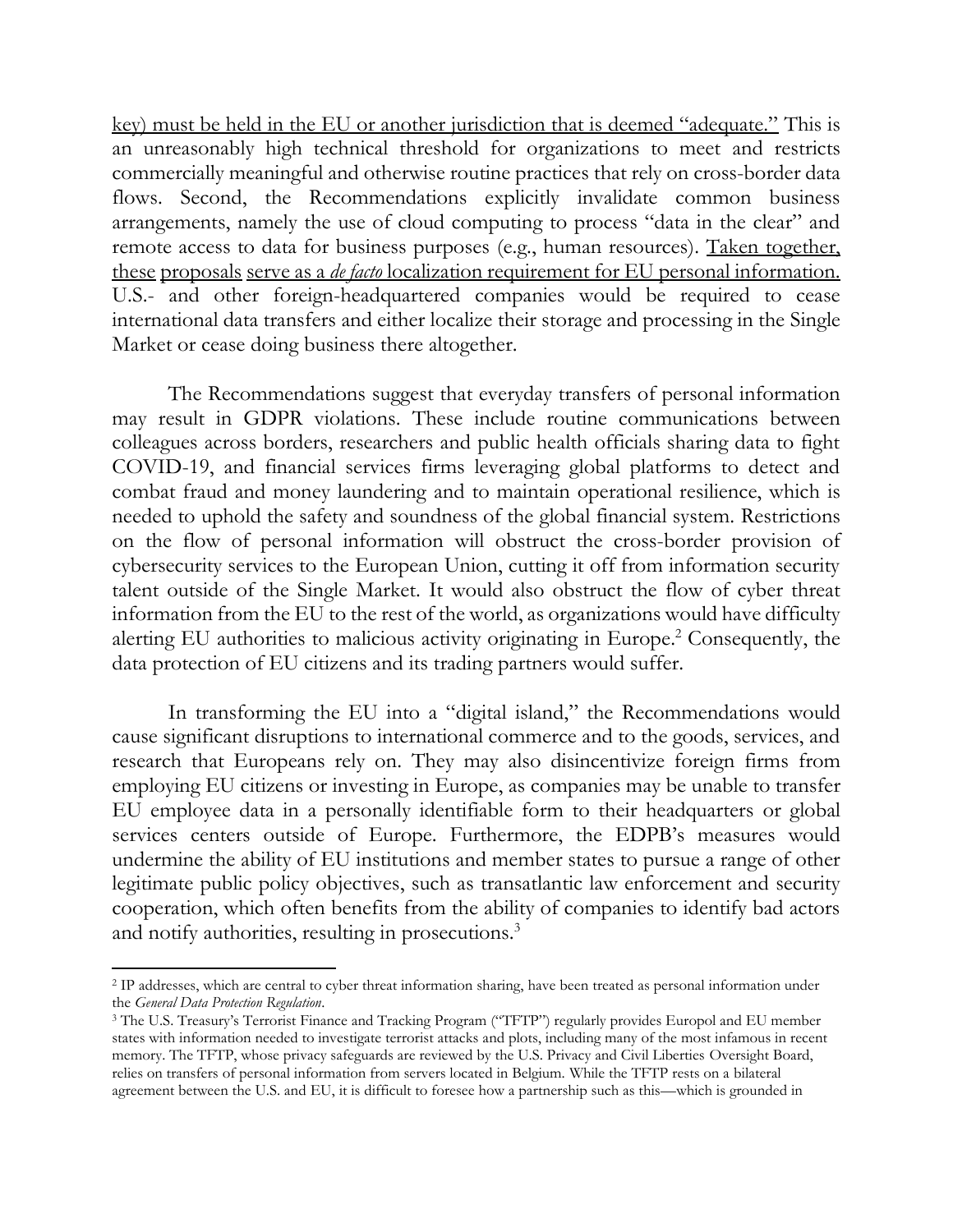A *de facto* data localization requirement will have spillover effects in other areas, including public health, as multi-country clinical trials, pharmacovigilance efforts, and pandemic monitoring and response all rely on cross-border transfers of personal information. According to a forthcoming report from the Information Technology & Innovation Foundation, in October 2020, there were 1,322 active clinical trials involving organizations in the United States and the twenty-seven EU member states, which represents 39 percent of active clinical trials registered with the U.S. Food and Drug Administration.<sup>4</sup> This includes studies related to COVID-19, as well as treatments for cancer, arthritis, asthma, HIV infections, lupus, epilepsy, and other diseases. While the Chamber broadly agrees with Chair Andrea Jelinek's statement earlier this year that "data protection rules do not hinder measures taken in the fight against the coronavirus pandemic," the EDPB's latest proposals may inflict significant harm on public health and the transatlantic life sciences ecosystem.<sup>5</sup>

### **II. The Recommendations are prescriptive and not in line with the GDPR and the CJEU's decision in C-311/18**

The transfer of personal information across borders takes different shapes and forms, involves different kinds of data, different purposes for processing, and different recipients in different locations. Importantly, Chapter V of the GDPR recognizes the contextual nature of data transfers and offers organizations a range of risk-based tools from which to choose. Article 46 *explicitly* requires organizations to choose "appropriate safeguards" for their transfers of personal information out of the European Union. This is in keeping with the GDPR's broader risk-based framework. The GDPR states that the implementation of *appropriate* technical and organizational measures depends on a *risk assessment* that factors in the sensitivity of the data, likelihood of access, and risk of harm to data subjects if accessed.<sup>6</sup> Similar evaluations of risk guide controllers in their selection of processors, in the performance of data protection impact assessments, and in determining the extent of breach reporting that is required. <sup>7</sup> The Court affirmed this approach in C-311/18, stating that organizations must make "case-by-case" assessments, and that "all the circumstances" must be considered when determining whether an organization can proceed with a data transfer.<sup>8</sup>

By contrast, the Recommendations outline a six-step assessment that organizations must meet to transfer Europeans' personal information abroad. This

values shared on both sides of the Atlantic—will not be disrupted by the EDPB's proposed regulatory standards. See U.S. Treasury, *[Terrorist Financing Tracking Program](https://home.treasury.gov/policy-issues/terrorism-and-illicit-finance/terrorist-finance-tracking-program-tftp)* and U.S. PCLOB, *[Chairman's Statement on TFTP](https://documents.pclob.gov/prod/Documents/EventsAndPress/b8ce341a-71d5-4cdd-a101-219454bfa459/TFTP%20Chairman%20Statement%2011_19_20.pdf)*.

<sup>&</sup>lt;sup>4</sup> Forthcoming report from [Nigel Cory,](https://itif.org/person/nigel-cory) Information Technology & Innovation Foundation.

<sup>5</sup> European Data Protection Board, *[Statement by EDPB Chair on COVID-19.](https://edpb.europa.eu/news/news/2020/statement-edpb-chair-processing-personal-data-context-covid-19-outbreak_en)*

<sup>6</sup> *General Data Protection Regulation,* Article 32, Recitals 78 and 83.

<sup>7</sup> GDPR, Articles 33 to 35, Recitals 81 to 91.

<sup>8</sup> Court of Justice of the European Union, *Case C-311/18*, paragraphs 131 to 134.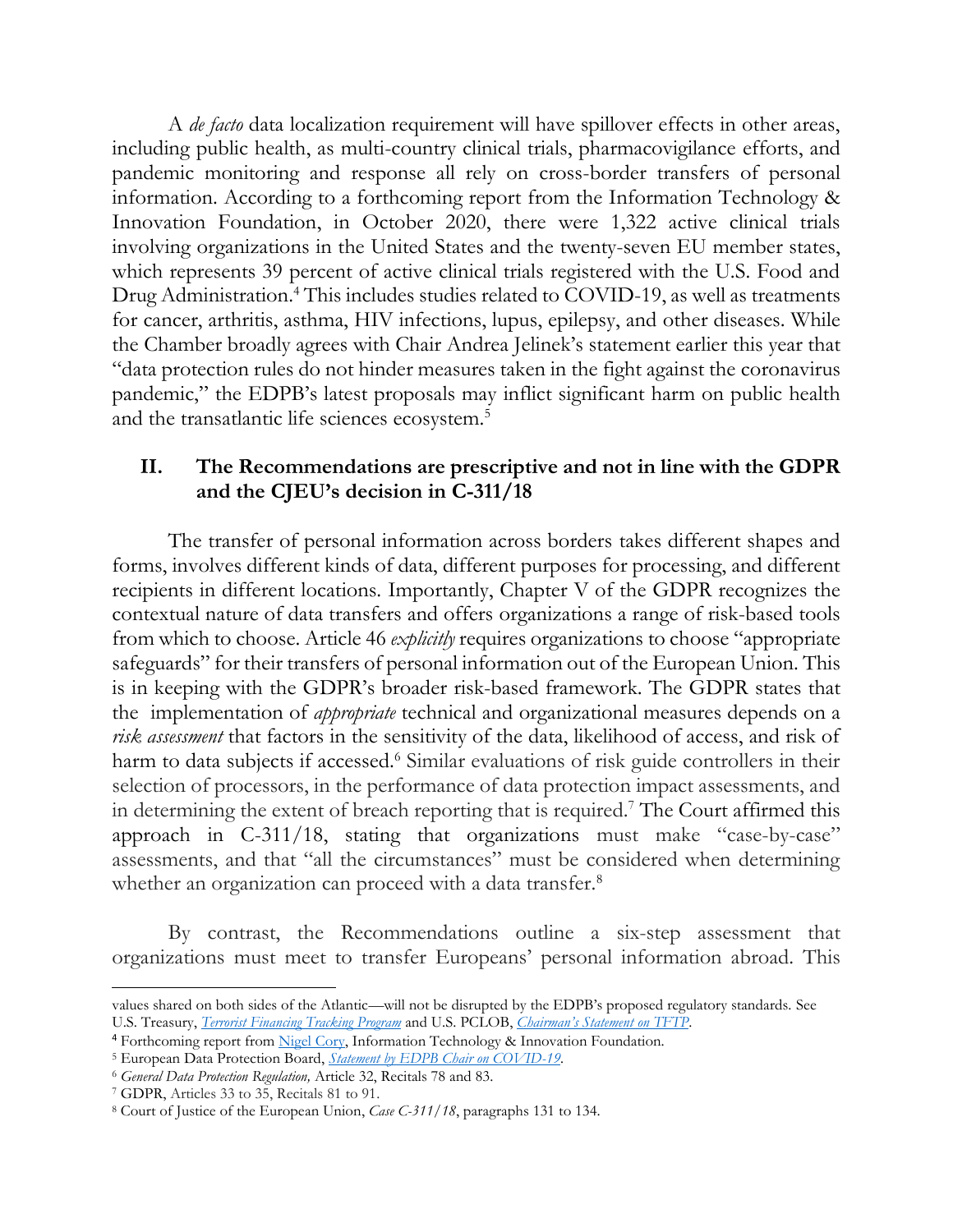prescriptive approach contravenes the GDPR's principle of accountability and fails to account for the costs of compliance.<sup>9</sup> Compliance burdens fall especially hard on small and medium sized enterprises, for whom *existing* European data protection requirements already pose a formidable barrier to doing business in the Single Market. The EDPB states that organizations must adopt supplementary measures any time there is a *theoretical possibility* that EU personal information may be accessed by the government of a "non-adequate" jurisdiction. This remains the case even, presumably, if organizations receiving EU personal information have never faced a lawful order to provide such data and the data is of no conceivable relevance to national security. The EDPB's Recommendations suggest that "subjective" considerations such as these are irrelevant, a position that is out of line with the GDPR's risk-based framework. The U.S. Government, a mutual defense treaty ally of European member states and Europe's primary security and law enforcement partner, has publicly stated that "most U.S. companies do not deal in data that is of any interest to U.S. intelligence agencies."<sup>10</sup>

The Recommendations not only require organizations to apply safeguards where there is a theoretical possibility of access; they state, as a general matter, that organizational and contractual measures are insufficient to overcome access to EU personal information by third-country governments. Consequently, only technical measures (e.g., encryption) will meet the EDPB's proposed standard, regardless of the transfer and the level of risk involved. This heavy-handed, "one-size-fits-all" approach would effectively ban common business arrangements, even as such a theoretical danger could occur within the EU as well. In Use Cases 6 and 7, for example, the EDPB states that it is "incapable of envisioning an effective technical measure" for transfers to cloud service providers or other processors which requires access to "data in the clear," as well as for remote access to data for business purposes. Countless organizations engage in these practices. Foreign companies invested in the EU, for example, routinely transfer the human resources data of their European employees to headquarters in "non-adequate jurisdictions," such as the United States and India.

The EDPB's invalidation of these arrangements insufficiently accounts for the deleterious effect that it will have on other fundamental rights guaranteed under the *Charter*. These include the right to liberty and security, rights related to free expression, access to information, and assembly, and economic rights and freedoms, such as the right to employment and to own a business.<sup>11</sup> All are supported, if not effectuated by, transfers of EU personal information with the rest of the world.

<sup>&</sup>lt;sup>9</sup> GDPR, Article 5.

<sup>10</sup> U.S. Department of Commerce, U.S. Department of Justice, and U.S. Office of the Director of National Intelligence, *[Information on U.S. Privacy Safeguards Relevant to SCCs and other EU Legal Bases for EU-U.S. Data Transfers after Schrems II](https://www.privacyshield.gov/servlet/servlet.FileDownload?file=015t0000000kyhX)*.

<sup>11</sup> Cf: *Charter of Fundamental Rights of the European Union*.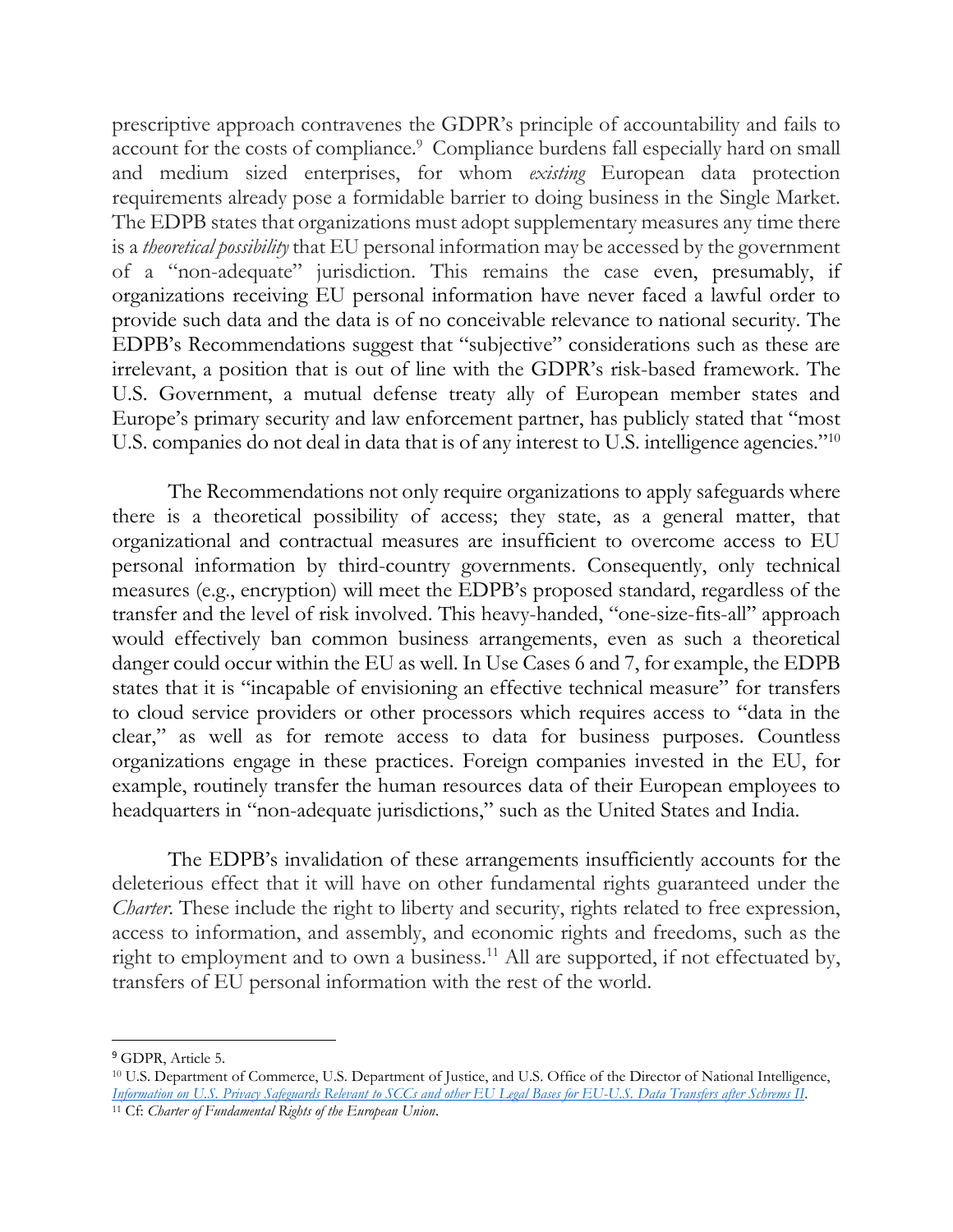### **III. The EDPB's standard for technical measures is unworkable**

The EDPB's standard for technical measures is unworkable as a threshold for international data transfers. The Recommendations clearly establish encryption as the preferred supplementary measure. In the EDPB's eyes, however, encryption is only sufficient if the data never appears in an unencrypted form in a third country *and* if the cipher is held only within the EU or an "adequate" jurisdiction. Yet *any use of data*, such as sending emails or texts, processing customer payments, or engaging in business transactions, requires data be available in a decrypted format. Other technical measures, such as pseudonymization, may allow for subsequent data analysis but rule out the processing of EU personal information for business purposes such as human resources. "Split processing," meanwhile, would not appear to be available for most enterprises. If such extreme measures were applied to transfers regardless of risk, in many cases, transfers would be impossible altogether.

The Recommendations also advise that, to be sufficient, technical measures must impede all government access to data, including through encryption of data that is "flawlessly implemented" and resistant to cryptanalysis. It is unclear how a company can verify that it has "flawlessly" implemented encryption, and effectively prevented a foreign government, with all its resources, tools, and computing power, from deciphering encrypted EU personal information. Likewise, the proposal that businesses use technical measures to create "obstacles for attempts from public authorities to access data" is excessive and ignores legitimate concerns by enterprises regarding conflict of laws between different jurisdictions in which they operate. Using technical tools like encryption is a good practice to safeguard data confidentiality from malicious actors and to protect privacy; however, recommending that companies blind themselves to all EU personal information in order to obstruct compliance with lawful requests from foreign governments not deemed "adequate," including the U.S., is both untenable and disproportionate, as it is disconnected from the realities of cross-border commerce. 12

# **IV. The Recommendations will hinder, rather than advance, cooperation among democratic governments on privacy and lawful access to data**

The EDPB's Recommendations rest on the erroneous assumption that international transfers are necessary for governments to access European personal information. Governments, European and foreign alike, can access EU personal

<sup>12</sup> U.S. Chamber of Commerce, *[Statement on Encryption and Cybersecurity.](https://www.uschamber.com/sites/default/files/documents/files/us_chamber_encryption-cyber_policy_statement_oct_14_2016_final_1_0.pdf)*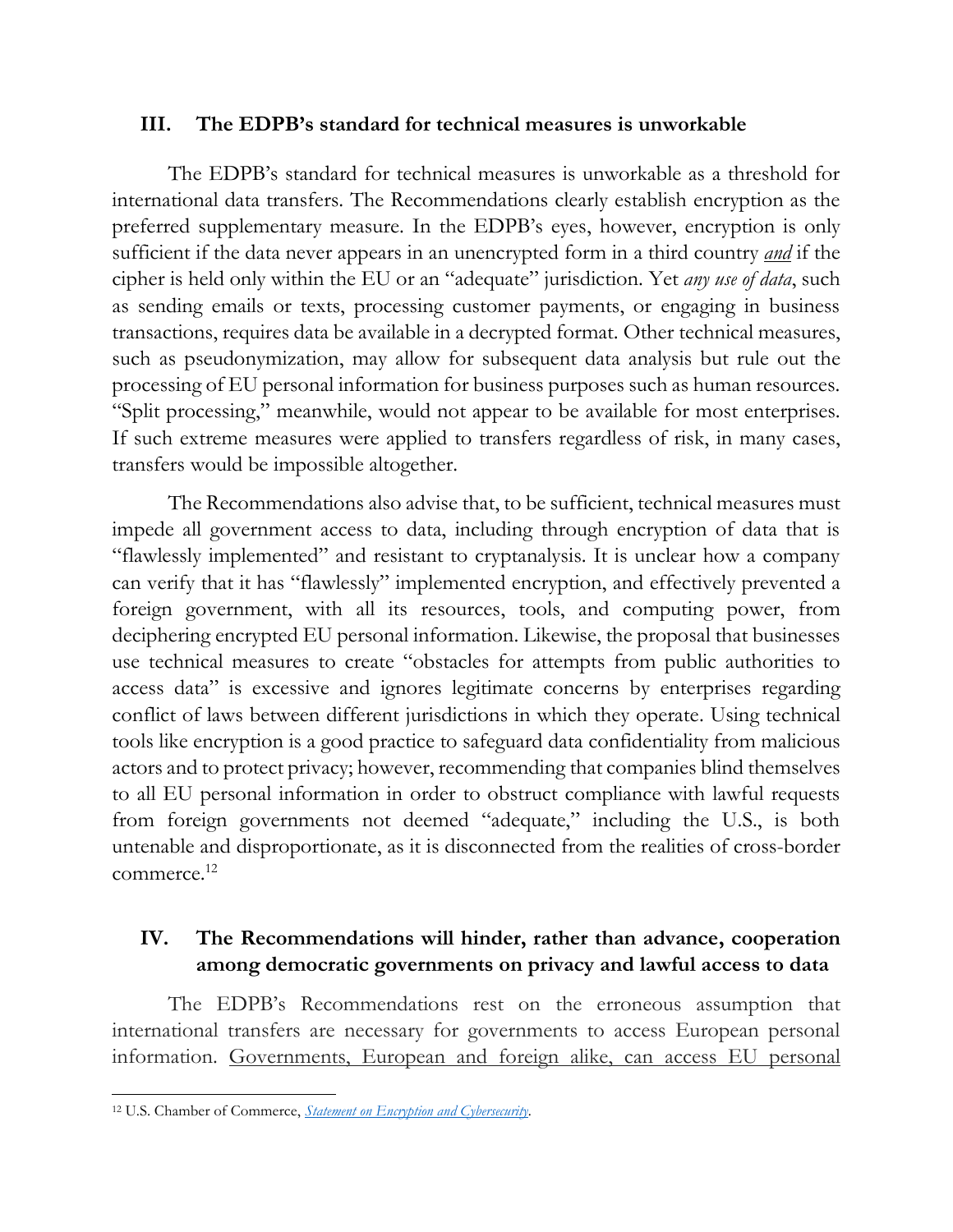information *in Europe*, without commercial cross-border data flows. The Chamber also notes that European policymakers are seeking greater access to encrypted data at rest and in motion for matters of law enforcement and public security.<sup>13</sup> As in its *Recommendations on European Essential Guarantees for Surveillance Measures*, the EDPB's proposals risk holding foreign jurisdictions to a higher standard than European institutions and member states. The example of the United Kingdom underscores this inconsistent standard. <sup>14</sup> Transfers of EU personal data would not be in question if the UK remained within the European Union. Only after its departure from the EU has its legal framework for government access to data been subject to scrutiny for the purposes of cross-border data flows.<sup>15</sup> Asymmetries such as these hinder, rather than support, cooperation between the EU and democratic allies on issues of privacy and lawful government access to personal information.

The EDPB should consider the ramifications of implementing its Recommendations, as well as the numerous safeguards that may be applied in response to realistic assessments of risk. The Chamber urges the EDPB to uphold strong encryption as integral for individual and enterprise cybersecurity *and* to support robust international engagement on common frameworks for privacy and government access to data in a democratic society. Discussions at the Organization for Economic Cooperation and Development can serve as one avenue for advancing these frameworks. At the same time, measures that restrict data flows will prove counterproductive to cooperation with democratic allies and is at cross-purposes with European efforts to reenergize transatlantic relations and foster a more pragmatic and cooperative EU-U.S. policy agenda.

## **V. The EDPB should embrace a pragmatic way forward**

The Chamber encourages the EDPB to reevaluate its Recommendations and reorient them so that enterprises have the flexibility to choose supplementary measures that are appropriate to the context of their data transfers. Rather than discouraging businesses from considering contextual factors, the Recommendations should *encourage* them to account for real-world (i.e. "subjective") risks of a transfer, including the relevance of the data to foreign governments and the frequency and likelihood of such agencies' access to the data. If these real-world risks are low, the supplemental measures organizations are expected to adopt should be appropriately narrowed. The

<sup>13</sup> European Council Declaration on Encryption, *[Security Through Encryption and Security Despite Encryption.](https://www.consilium.europa.eu/en/press/press-releases/2020/12/14/encryption-council-adopts-resolution-on-security-through-encryption-and-security-despite-encryption/?utm_source=dsms-auto&utm_medium=email&utm_campaign=Encryption%3A+Council+adopts+resolution+on+security+through+encryption+and+security+despite+encryption&source=email)*

<sup>&</sup>lt;sup>14</sup> See Patel and Lea, *EU-U.S. Privacy Shield, Brexit, & the Future of Transatlantic Data Flows*, pages 31-32.

<sup>15</sup> The UK *Data Protection Act* is transposed from the GDPR, is enforced by the highly regarded Information Commissioner's Office, and, for the purposes of commercial data privacy, should be considered "essentially equivalent."